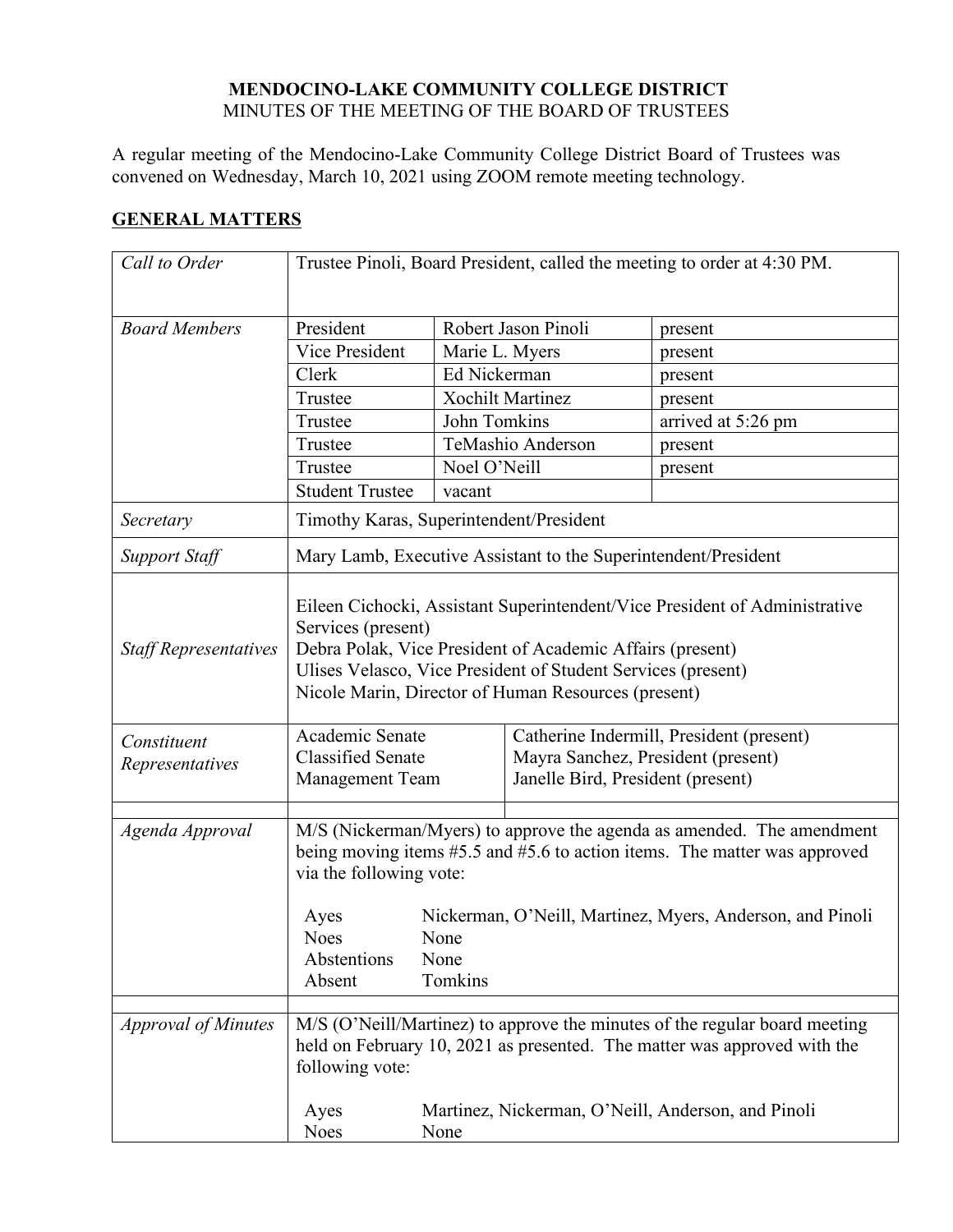|                                                         | Abstentions<br>Myers<br>Absent<br>Tomkins                                                                                                                                                                                                                                       |  |
|---------------------------------------------------------|---------------------------------------------------------------------------------------------------------------------------------------------------------------------------------------------------------------------------------------------------------------------------------|--|
| Recognition of<br><b>Recently Tenured</b><br>Faculty    | Vice President of Academic Affairs Polak and Vice President of Student<br>Services Velasco recognized those faculty members who were approved for<br>tenure either in 2020 or at the February 2021 meeting.                                                                     |  |
|                                                         | Those faculty members recognized by Vice President Polak included Neeka<br>Aguirre, History; Chantal Cimmiyotti, Mathmatics; Heidi Crean, Nursing;<br>Stephen Decker, Technical Theater; John Rall, English; and Brianna Zuber,<br>Biology.                                     |  |
|                                                         | Vice President of Student Services Velasco recognized Emily Hashemian,<br>Counselor, EOPS.                                                                                                                                                                                      |  |
|                                                         | Board President Pinoli then congratulated all of the faculty members<br>recognized on behalf of the board.                                                                                                                                                                      |  |
| <b>Public Comment on</b><br><b>Closed Session Items</b> | There were no comments made on closed session items.                                                                                                                                                                                                                            |  |
|                                                         | <b>CLOSED SESSION</b>                                                                                                                                                                                                                                                           |  |
|                                                         | The Board adjourned to Closed Session at 4:51 PM with Board President<br>Pinoli stating only item 3.2 would be discussed in closed session.                                                                                                                                     |  |
|                                                         |                                                                                                                                                                                                                                                                                 |  |
|                                                         |                                                                                                                                                                                                                                                                                 |  |
|                                                         | <b>OPEN SESSION</b>                                                                                                                                                                                                                                                             |  |
| Report of Action<br>Taken in Closed<br><b>Session</b>   | The Board returned to open session at 5:17 PM with Board President Pinoli<br>reporting there was no action taken in closed session.                                                                                                                                             |  |
| <b>Public Comments</b>                                  | There were no comments from the public at this time.                                                                                                                                                                                                                            |  |
|                                                         |                                                                                                                                                                                                                                                                                 |  |
|                                                         | PRESIDENT AND ADMINISTRATION REPORT<br>A written report was presented by Superintendent/President Karas who added<br>the following information:                                                                                                                                 |  |
|                                                         | Our athletics department has received word that with all the precautions<br>currently in place in the county, there will only be a truncated schedule<br>allowed for all spring sports. The downside of this news is spectators will not<br>be allowed at the various contests. |  |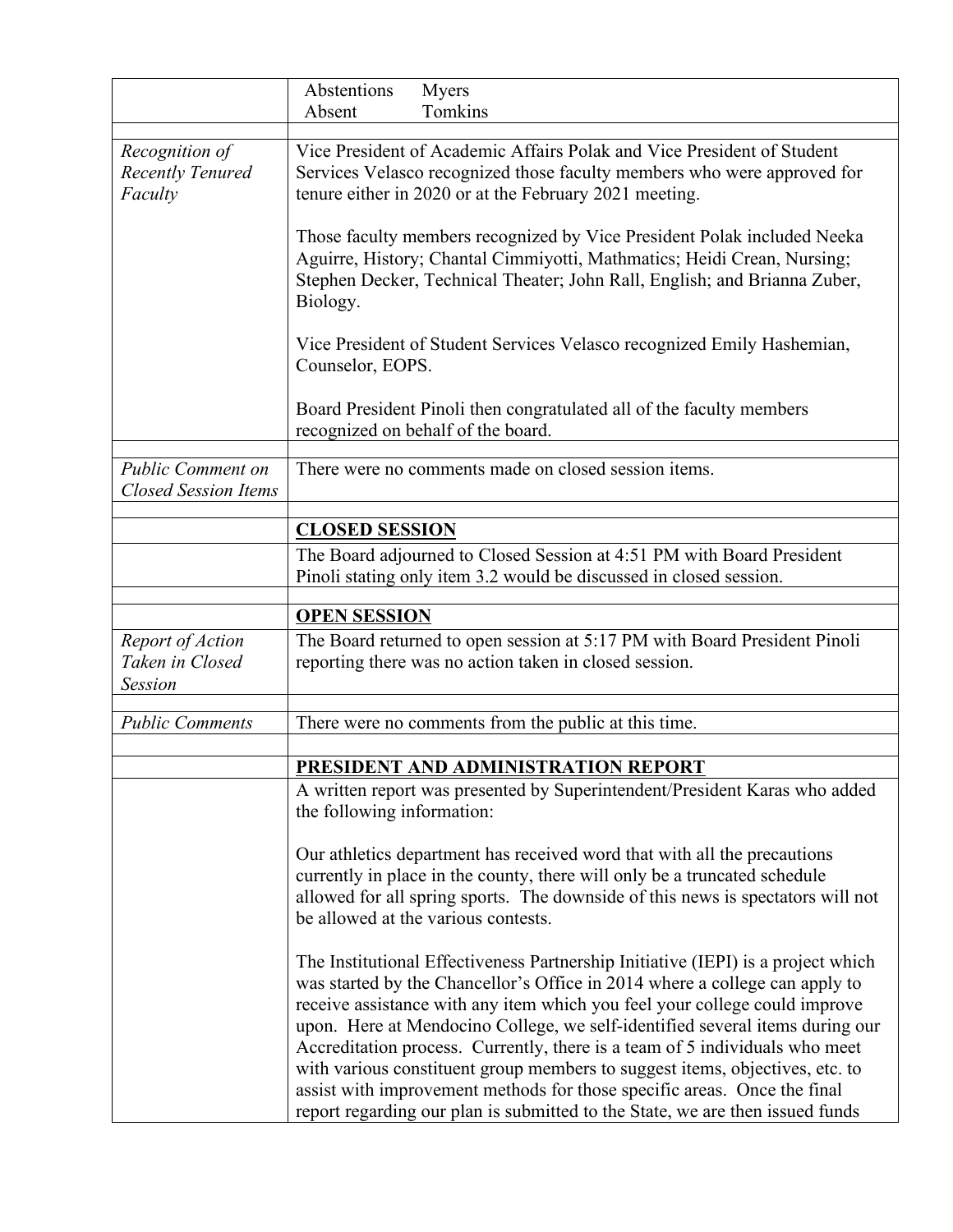|                                                                                                  | which can help to implement the work we have identified. At this juncture, we<br>anticipate receiving the IEPI funds as early as June 2021.                                                                                                                                                   |  |
|--------------------------------------------------------------------------------------------------|-----------------------------------------------------------------------------------------------------------------------------------------------------------------------------------------------------------------------------------------------------------------------------------------------|--|
|                                                                                                  | <b>CONSENT AGENDA</b>                                                                                                                                                                                                                                                                         |  |
|                                                                                                  | M/S (Myers/Nickerman) Board of Trustees does hereby approve the Consent<br>Agenda as presented. The consent agenda was approved with the following<br>vote:                                                                                                                                   |  |
|                                                                                                  | Martinez, Nickerman, Myers, Anderson, O'Neill, Tomkins,<br>Ayes<br>and Pinoli                                                                                                                                                                                                                 |  |
|                                                                                                  | None<br><b>Noes</b>                                                                                                                                                                                                                                                                           |  |
|                                                                                                  | Abstentions<br>None                                                                                                                                                                                                                                                                           |  |
|                                                                                                  | Absent<br>None                                                                                                                                                                                                                                                                                |  |
|                                                                                                  | Items with an asterisk * were approved by one motion as the Consent Agenda.                                                                                                                                                                                                                   |  |
|                                                                                                  | Personnel                                                                                                                                                                                                                                                                                     |  |
| Consideration to<br>approve Personnel<br>List - Short Term<br>Non-Continuing<br><b>Employees</b> | *RESOLVED, That the Mendocino-Lake Community College District Board<br>of Trustees does hereby ratify the employment of the short-term non-<br>continuing (STNC) employees as submitted and presented at the meeting<br>pending receipt of all necessary employment eligibility requirements. |  |
| Consideration to<br>approve the list of<br><i>Volunteers</i>                                     | *RESOLVED, That the Mendocino-Lake Community College District Board<br>of Trustees does hereby approve the list of volunteers as presented.                                                                                                                                                   |  |
| Consideration to<br>approve<br>$Employment -$<br>Classified                                      | *RESOLVED, That the Mendocino-Lake Community College District Board<br>of Trustees hereby employs Roberto Renteria, EOPS/CARE Coordinator<br>effective April 19, 2021 pending receipt of all necessary employment<br>eligibility requirements.                                                |  |
| Consideration to<br>approve - Faculty<br>Transfer                                                | *RESOLVED, That the Mendocino-Lake Community College District Board<br>of Trustees hereby approves the transfer of Fernando Calderon, Instructor -<br>Psychology effective July 1, 2021.                                                                                                      |  |
| Consideration to<br>approve Faculty<br>Contract                                                  | *RESOLVED, That the Mendocino-Lake Community College District Board<br>of Trustees hereby approves the Second Year of a Two-Year tenure-track<br>contract for Fernando Calderon, Instructor - Psychology as presented.                                                                        |  |
| Consideration to<br>approve Working<br>Out Of Class<br>Compensation                              | *RESOLVED, That the Mendocino-Lake Community College District Board<br>of Trustees hereby approves the Working Out of Class and/or Additional<br>Duties of Mayra Sanchez as presented.                                                                                                        |  |
|                                                                                                  | <b>Other Items</b>                                                                                                                                                                                                                                                                            |  |
|                                                                                                  |                                                                                                                                                                                                                                                                                               |  |
| Fiscal Report as of<br>January 31, 2021                                                          | *RESOLVED, That the Mendocino-Lake Community College District Board<br>of Trustees hereby accept the fiscal report as of January 31, 2021 as presented.                                                                                                                                       |  |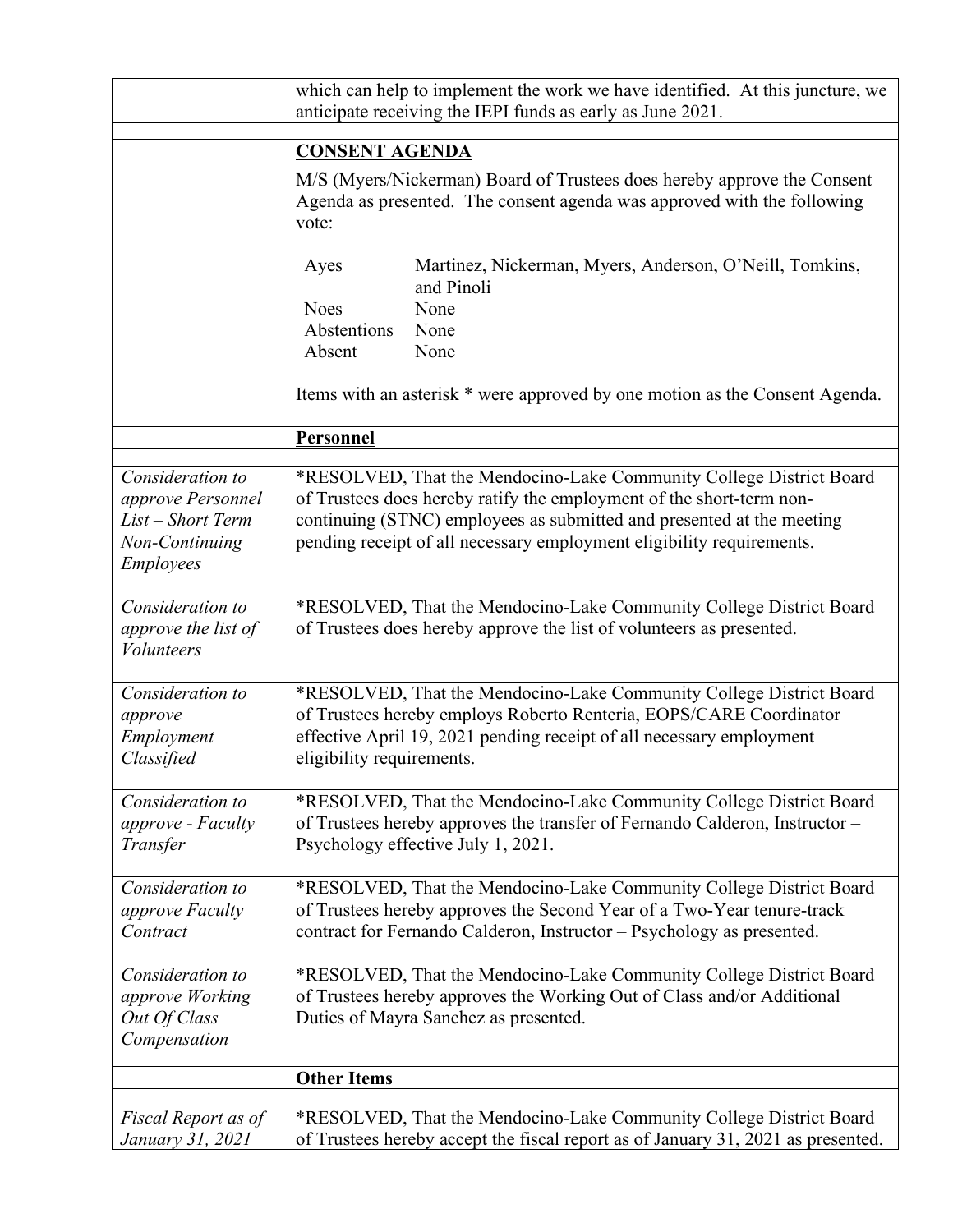|                                                                    | <b>ACTION ITEMS</b> |                                                                                                                                                                                                                                                                                                                                        |
|--------------------------------------------------------------------|---------------------|----------------------------------------------------------------------------------------------------------------------------------------------------------------------------------------------------------------------------------------------------------------------------------------------------------------------------------------|
| Consideration to<br>$r \alpha t$ ify - Resignation<br>– Classified |                     | The Board recognized Cyndi Woskow for her years of service to Mendocino<br>College. After her recognition, the board took the following action:                                                                                                                                                                                        |
|                                                                    |                     | M/S (Nickerman/Martinez) that the Mendocino-Lake Community College<br>District Board of Trustees hereby ratifies the resignation of Cyndi Woskow,<br>Administrative Assistant II effective July 15, 2021 with the following vote:                                                                                                      |
|                                                                    | Ayes                | Martinez, Nickerman, Myers, Anderson, O'Neill, Tomkins<br>and Pinoli                                                                                                                                                                                                                                                                   |
|                                                                    | <b>Noes</b>         | None                                                                                                                                                                                                                                                                                                                                   |
|                                                                    | Abstentions         | None                                                                                                                                                                                                                                                                                                                                   |
|                                                                    | Absent              | None                                                                                                                                                                                                                                                                                                                                   |
| Consideration to<br>$r \alpha t$ ify - Resignation<br>Faculty      | following action:   | The Board recognized Glen (Doug) Boswell and Kurt Combs for their years of<br>service to Mendocino College. After their recognition, the board took the                                                                                                                                                                                |
|                                                                    | vote:               | M/S (Nickerman/Martinez) that the Mendocino-Lake Community College<br>District Board of Trustees hereby ratifies the resignation of Glen (Doug)<br>Boswell, Instructor – Automotive, effective June 30, 2021 and Kurt Combs,<br>Counselor/Articulation Officer, effective June 30, 2021 with the following                             |
|                                                                    | Ayes                | Martinez, Nickerman, Myers, Anderson, O'Neill, Tomkins<br>and Pinoli                                                                                                                                                                                                                                                                   |
|                                                                    | <b>Noes</b>         | None                                                                                                                                                                                                                                                                                                                                   |
|                                                                    | Abstentions         | None                                                                                                                                                                                                                                                                                                                                   |
|                                                                    | Absent              | None                                                                                                                                                                                                                                                                                                                                   |
| 2021 California<br><b>Community College</b><br>Trustees (CCCT)     |                     | After reviewing the information, discussion and conducting a vote using the<br>weighted average method, the board took the following action:                                                                                                                                                                                           |
| Ballot for Board of<br>Directors                                   |                     | M/S (Nickerman/Anderson) that the Mendocino-Lake Community College<br>District Board of Trustees does hereby cast their vote for the following<br>candidates for the CCCT Board: Marguerite Bulkin, Kendall Pierson, Alan<br>Siemer, Mark Edney, Nan Gomez-Heitzeberg, Margaret Fishman, and Mary<br>Lombardo with the following vote: |
|                                                                    | Ayes                | Martinez, Nickerman, Myers, Anderson, O'Neill, Tomkins<br>and Pinoli                                                                                                                                                                                                                                                                   |
|                                                                    | <b>Noes</b>         | None                                                                                                                                                                                                                                                                                                                                   |
|                                                                    | Abstentions         | None                                                                                                                                                                                                                                                                                                                                   |
|                                                                    | Absent              | None                                                                                                                                                                                                                                                                                                                                   |
|                                                                    |                     |                                                                                                                                                                                                                                                                                                                                        |
| $Big$ Picture $-$                                                  |                     | Vice President of Student Services Velasco and Director of the First Year                                                                                                                                                                                                                                                              |
| <b>Support for First</b>                                           |                     | Institute (FYI) Flores presented information about the FYI program.                                                                                                                                                                                                                                                                    |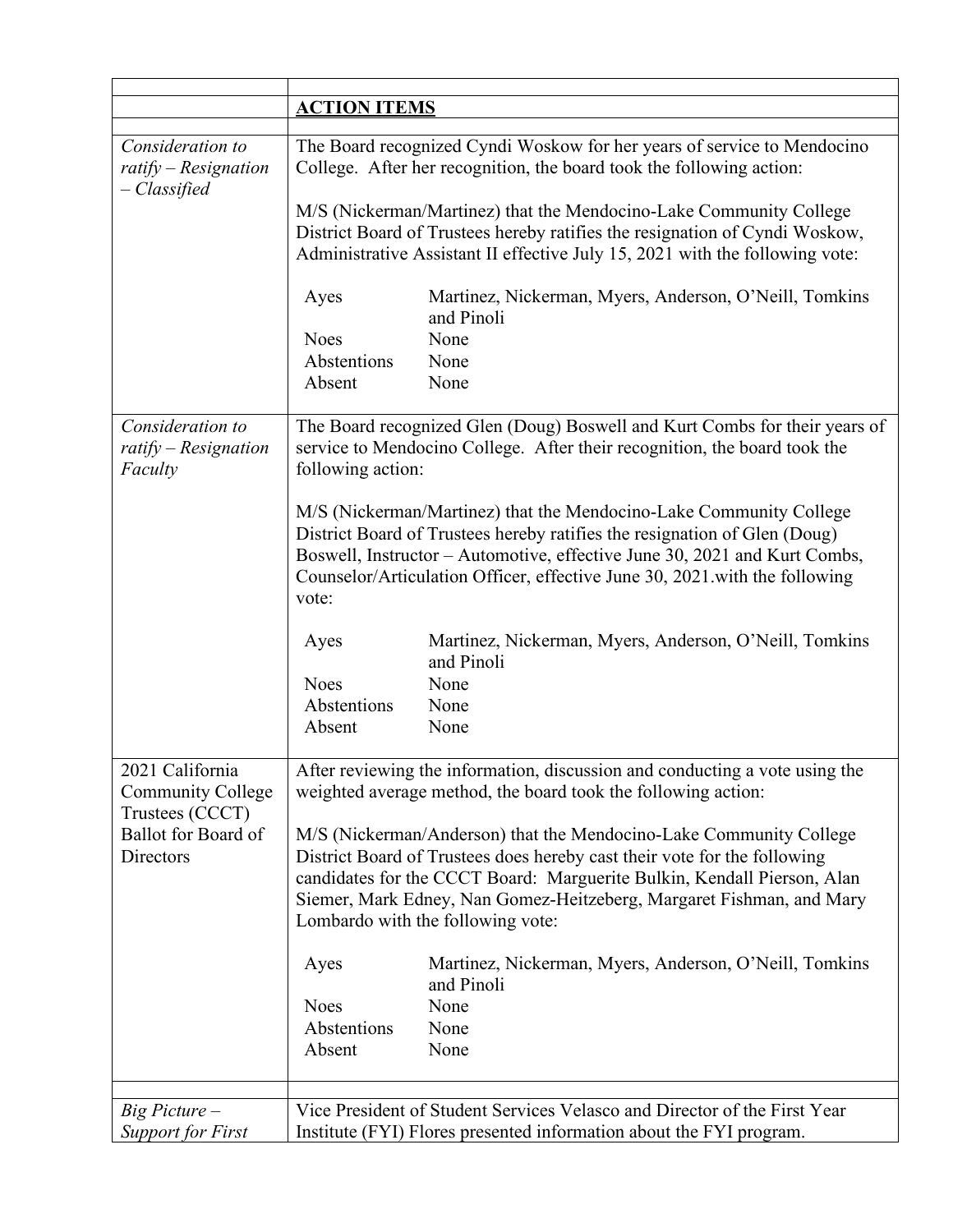| Year Students – FYI |                                                                                                                                                                                                                                                                                                                                                                                                                                                                                                                                                                                                                                                                                                                                                        |
|---------------------|--------------------------------------------------------------------------------------------------------------------------------------------------------------------------------------------------------------------------------------------------------------------------------------------------------------------------------------------------------------------------------------------------------------------------------------------------------------------------------------------------------------------------------------------------------------------------------------------------------------------------------------------------------------------------------------------------------------------------------------------------------|
| Review              | Director Flores thanked the board for the opportunity to speak with the board<br>regarding the FYI program.                                                                                                                                                                                                                                                                                                                                                                                                                                                                                                                                                                                                                                            |
|                     | Director Flores began her presentation with a brief background of the program.<br>She then outlined the various goals of the program which include:<br><b>Primary Goals</b><br>$\circ$ Develop a robust outreach & support program for first year,<br>Latino/ $\&$ or first generation students;<br>serve 500 students over the 5 year grant period;<br>$\circ$<br>o achieve a 3 semester retention rate of 69%;<br>$\circ$ achieve a 69% completion rate of 15 units within 2 years<br><b>Goals for Sustainability</b><br>implement student centered services $\&$ support professional<br>$\circ$<br>development aligned with existing initiatives;<br>o Long term adoption of FYI practices;<br>o MC absorbing program costs by end of grant period |
|                     | The program served 106 students in its initial cohort; 145 in the second cohort<br>and 144 in the $3^{rd}$ cohort. We are currently in the fifth year of the program and<br>working with our fourth cohort of 136 students.                                                                                                                                                                                                                                                                                                                                                                                                                                                                                                                            |
|                     | The institutional impact of the program includes removing barriers,<br>infrastructure/technology; professional development; and cultural awareness<br>and connection activities.                                                                                                                                                                                                                                                                                                                                                                                                                                                                                                                                                                       |
|                     | Outreach has been a huge component of the FYI program. We begin the<br>onboarding process in the spring so students are ready to begin college right<br>away in the fall. We are continuing to use this model which has now been<br>developed for use by all of our educational partners.                                                                                                                                                                                                                                                                                                                                                                                                                                                              |
|                     | New student welcome workshops are held in an attempt to make all of our<br>students aware of where services are located on campus, where each building<br>is located, etc. This new student welcome has been developed by Director<br>Flores and the FYI program and will continue to be used in all areas of the<br>college.                                                                                                                                                                                                                                                                                                                                                                                                                          |
|                     | The ARC of Semester is followed to assist in tracking student progress. Using<br>this arc, there are many ways we reach out to engage with our students and to<br>connect with them.                                                                                                                                                                                                                                                                                                                                                                                                                                                                                                                                                                   |
|                     | Vice President Velasco added the initial purpose of the grant was to assist in<br>developing practices which have shown to be effective and embedding those<br>practices into the overall institution.                                                                                                                                                                                                                                                                                                                                                                                                                                                                                                                                                 |
|                     | Currently, we have increased our collaboration within Student Services to<br>make sure these students continue to be supported in some way either through<br>EOPS, CAMP, etc.                                                                                                                                                                                                                                                                                                                                                                                                                                                                                                                                                                          |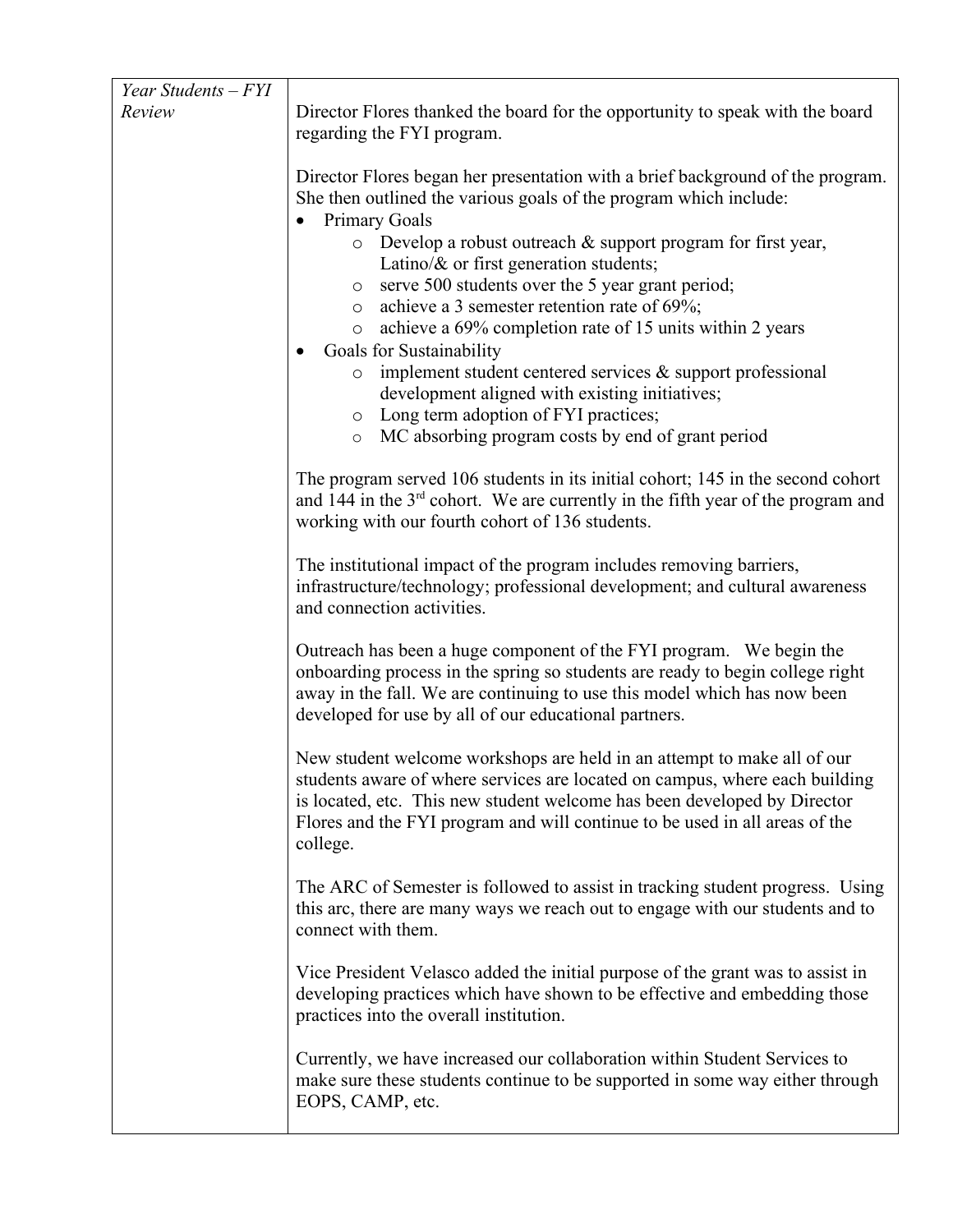|                                                                                                                    | We are also continuing the efforts to incorporate the proven FYI practices<br>which fall under the four pillars of the Guided Pathways: Clarify the Path -<br>Enter the Path – Stay on the Path – and Ensure Learning into our other campus<br>activities.                                            |
|--------------------------------------------------------------------------------------------------------------------|-------------------------------------------------------------------------------------------------------------------------------------------------------------------------------------------------------------------------------------------------------------------------------------------------------|
|                                                                                                                    | <b>INFORMATIONAL REPORTS</b>                                                                                                                                                                                                                                                                          |
| Mendocino College<br>Foundation, Inc.                                                                              | A written report was submitted by the Mendocino College Foundation staff.                                                                                                                                                                                                                             |
| Friends of the<br>Mendocino College<br>Coastal Field<br><b>Station and Natural</b><br>Sciences affiliate<br>report | A written report was submitted by Dr. Steve Cardimona, Professor of Earth<br>Science.                                                                                                                                                                                                                 |
| <b>Constituents Group</b><br>Reports                                                                               | <b>Academic Senate</b><br>A written report was submitted by Academic Senate President Indermill who<br>stated she had nothing to add.                                                                                                                                                                 |
|                                                                                                                    | <b>Classified Senate</b><br>A written report was submitted by Classified Senate President Mayra Sanchez<br>who stated she had nothing to add.                                                                                                                                                         |
|                                                                                                                    | <b>Management Team</b><br>A written report was submitted by Management Team President Janelle Bird<br>who had nothing to add.                                                                                                                                                                         |
| <b>Board Policy</b><br>Additions and<br>$Revisions - First$<br>Reading                                             | Board policy 3433 – Prohibition of Sexual Harassment under Title IX; Board<br>Policy 7120 – Recruitment and Hiring; and Board Policy 7250 – Educational<br>Administrators were presented for review. Discussion and/or adoption of these<br>policies will take place at the April 2021 board meeting. |
| <b>Board Policy</b><br>Deletions - First<br>Reading                                                                | Board policy 705 – Administrator Min Quals and Equivalency; and Board<br>Policy 720 – Administrator Retreat Rights were presented for deletion.<br>Discussion and/or approval of these deletions will take place at the April 2021<br>board meeting.                                                  |
|                                                                                                                    | <b>TRUSTEE COMMUNICATION</b>                                                                                                                                                                                                                                                                          |
| <b>Trustee Reports</b>                                                                                             | Trustees commented orally on their recent college-related activities.                                                                                                                                                                                                                                 |
|                                                                                                                    | Trustee Anderson thanked the presenters for the information which was<br>provided. He asked everyone to not lose sight of the work done in the FYI<br>program and to make sure it continues on.                                                                                                       |
|                                                                                                                    | Trustee Martinez expressed her appreciation to everyone for all their hard work<br>and wanted to acknowledge the College Foundation scholarship honoring Dr.                                                                                                                                          |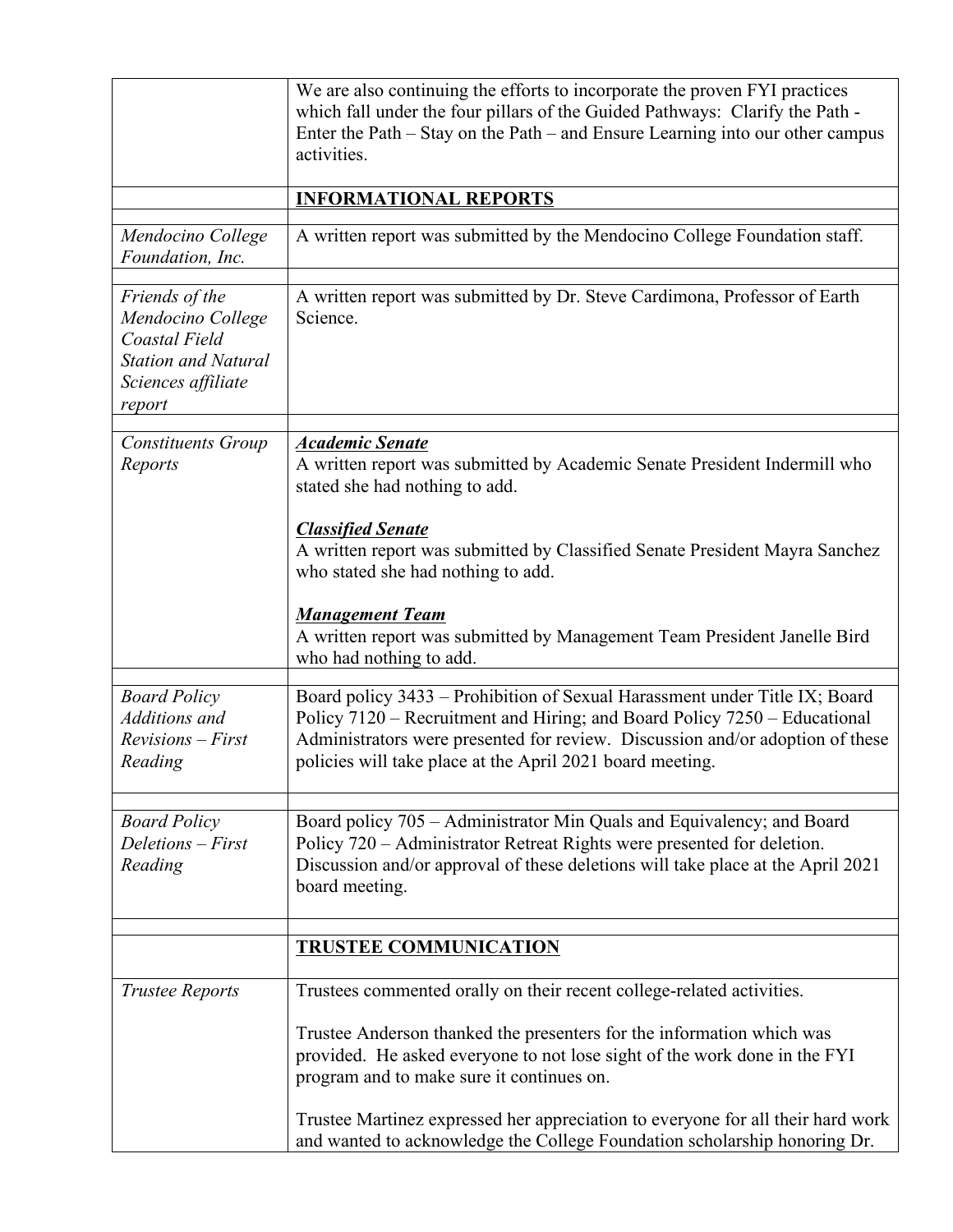|                     | Ricardo Stocker.                                                                                                                                                                                                                                                                                                                                                                                                                                                                                                                                                                                                                                                                                                                                                                    |
|---------------------|-------------------------------------------------------------------------------------------------------------------------------------------------------------------------------------------------------------------------------------------------------------------------------------------------------------------------------------------------------------------------------------------------------------------------------------------------------------------------------------------------------------------------------------------------------------------------------------------------------------------------------------------------------------------------------------------------------------------------------------------------------------------------------------|
|                     | Trustee Myers very proud to drive by and see the electronic sign at the end of<br>Hensley Creek Road and thanked the Foundation for all their support in getting<br>the sign completed.                                                                                                                                                                                                                                                                                                                                                                                                                                                                                                                                                                                             |
|                     | Trustee Nickerman met recently with Dean Aseltyne and several others to<br>learn more about the different CTE programs.                                                                                                                                                                                                                                                                                                                                                                                                                                                                                                                                                                                                                                                             |
|                     | Trustee O'Neill stated he would like to recognize the foundation for the<br>establishment of two scholarships the first honoring Dr. Ricardo Stocker and<br>second in honor of Ed Walsh. He also commended the Academic Senate for<br>the rich curriculum offered in honor of Black History Month. He expressed his<br>continued interest regarding outreach to the various tribes in our community<br>and would like to see us to focus more in the Round Valley area.                                                                                                                                                                                                                                                                                                             |
|                     | Trustee Tomkins echoed Trustee Nickerman's comments regarding the great<br>meeting held with Dean of CTE Aseltyne and the Superintendent/President.<br>He also stated he feels we are beginning to be viewed a much more "friendly"<br>in the communities we serve.                                                                                                                                                                                                                                                                                                                                                                                                                                                                                                                 |
|                     | Trustee Pinoli stated he appreciates the collaborative effort, the collegiality and<br>the continued support he receives as Board President. Next month the Big<br>Picture item will be presented by Michelle Hutchins from Mendocino County<br>Office of Education. We will also be looking to schedule an additional Will do<br>big picture presentation by the Lake County Office of Education sometime in<br>the future.                                                                                                                                                                                                                                                                                                                                                        |
|                     |                                                                                                                                                                                                                                                                                                                                                                                                                                                                                                                                                                                                                                                                                                                                                                                     |
| Future Agenda Items | The current list of future agenda items includes the following with additional<br>comments from members of the Board of Trustees:                                                                                                                                                                                                                                                                                                                                                                                                                                                                                                                                                                                                                                                   |
|                     | Diversity training for Board members – Trustee Martinez requested this<br>item and feels it needs to be either a workshop or special meeting. It<br>should not be a lecture but more of a reflection and participation by<br>members of the board. For this reason, she feels it needs to be when we are<br>once again able to meet in person.<br>Essential needs for Trustee onboarding<br>Outreach to the community and the various tribes<br>A workshop or presentation on the next phase plans for the three centers<br>A Big Picture presentation by Mendocino County Superintendent of<br>Schools Michelle Hutchins and colleague sometime in the spring of 2021<br>A big picture presentation similar to the presentation with the Lake County<br>Superintendent of Schools. |
|                     |                                                                                                                                                                                                                                                                                                                                                                                                                                                                                                                                                                                                                                                                                                                                                                                     |
| Adjournment         | With agenda business concluded, Board President Pinoli declared the meeting<br>adjourned at 6:22 PM.                                                                                                                                                                                                                                                                                                                                                                                                                                                                                                                                                                                                                                                                                |
|                     | Submitted by:                                                                                                                                                                                                                                                                                                                                                                                                                                                                                                                                                                                                                                                                                                                                                                       |